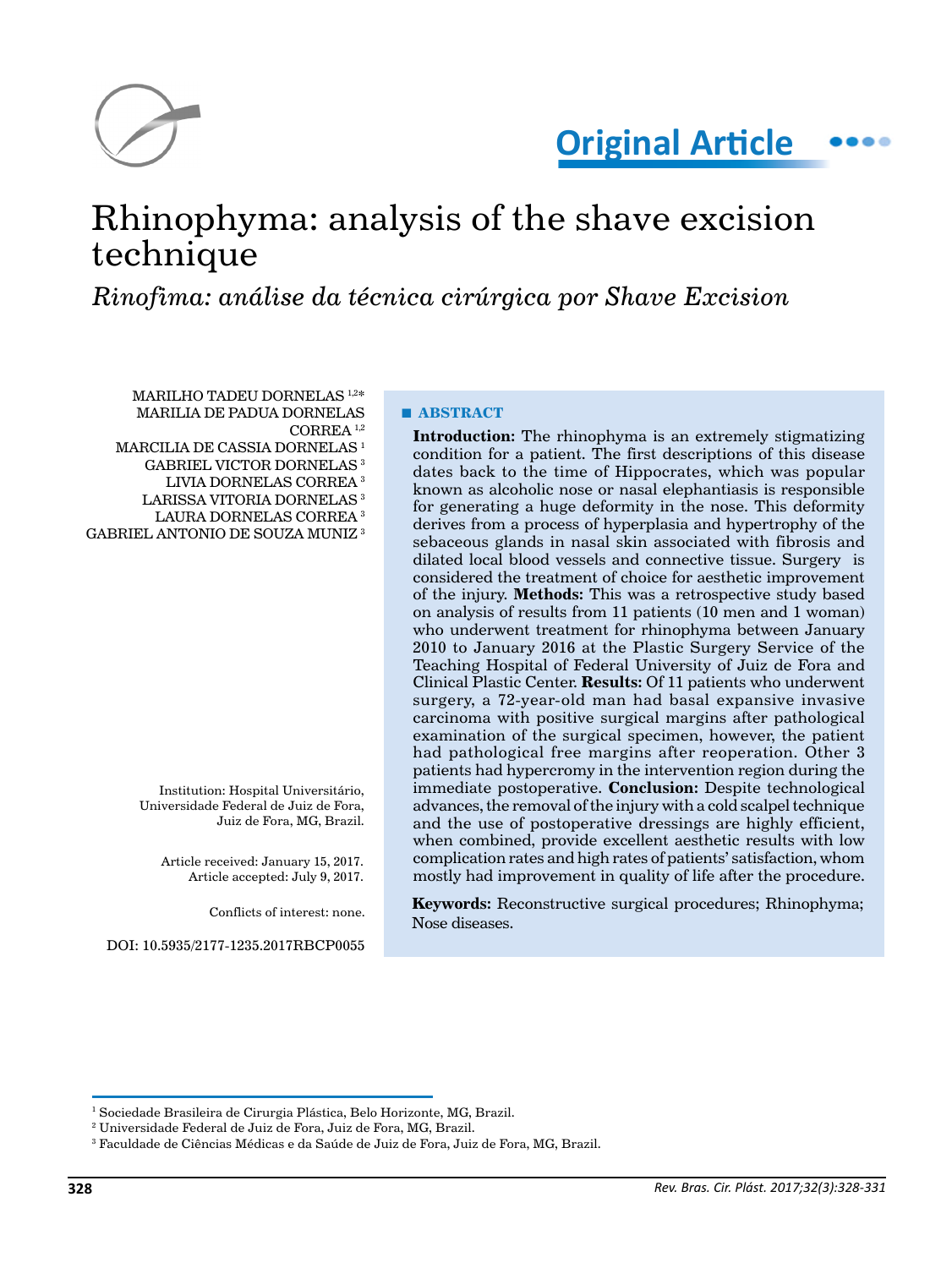#### **■ RESUMO**

**Introdução:** Rinofima é uma condição estigmatizante para o indivíduo portador. Descrita desde a época de Hipócrates, a doença, popularmente conhecida como nariz de alcoólatra ou elefantíase nasal, é responsável por gerar uma enorme deformidade no nariz. Oriunda de um processo de hiperplasia e hipertrofia das glândulas sebáceas da região cutânea nasal, associadas à fibrose e dilatação dos vasos sanguíneos e tecido conjuntivo locais. O tratamento cirúrgico é considerado o procedimento de escolha para melhoria estética. **Métodos:** Estudo retrospectivo baseado na análise dos resultados de 11 pacientes, sendo dez homens e uma mulher, submetidos a tratamento do rinofima entre janeiro de 2010 e janeiro de 2016 no serviço de Cirurgia Plástica do Hospital Universitário da Universidade Federal de Juiz de Fora e Clínica Plastic Center. **Resultados:**  Dos 11 pacientes operados, um homem de 72 anos apresentou carcinoma basocelular invasor expansivo com margens cirúrgicas comprometidas após análise anatomopatológica da peça cirúrgica, obtendo resultado anatomopatológico de margens livres após reoperação. Outros três pacientes apresentaram hipercromia na região de intervenção durante o pós-operatório imediato, mas obtiveram resultados satisfatórios 6 meses após procedimento. **Conclusões:** Apesar dos avanços tecnológicos atuais, a retirada da lesão com bisturi frio e aplicação dos curativos pós-operatórios ainda demonstram ser altamente eficazes quando associadas, proporcionando excelentes resultados estéticos, com baixos índices de complicação e altos índices de satisfação dos pacientes, que em sua maioria obtiveram melhora da qualidade de vida após o procedimento.

**Descritores:** Procedimentos cirúrgicos reconstrutivos; Rinofima; Doenças nasais.

# **INTRODUCTION**

Rhinophyma, which also known as the alcoholic nose or nasal elephantiasis, among others names, have been reported since the period of Hippocrates and such reports have remained throughout centuries, including the representation in the artistic world when in 1490 Domenico Ghirlandaio painted "An old man and his Grandson" containing a man with a nose suggesting the disease<sup>1</sup>. This disease has a strong association with alcoholism and rosacea, and some authors consider the final form of this latter<sup>2,3</sup>.

The disease occurs with hyperplasia and hypertrophy of the nasal skin sebaceous glands associated with fibrosis and dilatation of local blood vessels and connective tissue. These changes are responsible for given a tuberous aspect and darker color to the region (Figure 1).

The disease affects mainly middle-aged and elderly men with history of alcoholism, and it affects about 5-10% of the population<sup>4</sup>, and/or rosacea that has values ranging from 0.5 to 10% of prevalence. Some



Figure 1. Patients with large deformities in the nose due to rhinophyma.

studies report proportions of this disease of 12 men to 1 woman2 . Other causes cited include a positive family history of rhinophyma, excessive sun exposure, high consumption of spicy foods and caffeine. All these factors may cause facial flushing and rosacea, and they constitute predisposing factors to the onset of the injury<sup>5</sup>.

It is also important to note that tuberous lesions have been associated with cases of malignant neoplasms such as basal cell carcinoma, which can affect 10% of patients, squamous cell carcinoma, and angiosarcoma, but these two latter are rare. Therefore, after surgical resection, each part must be analyzed based on the pathology<sup>2,3,6</sup>.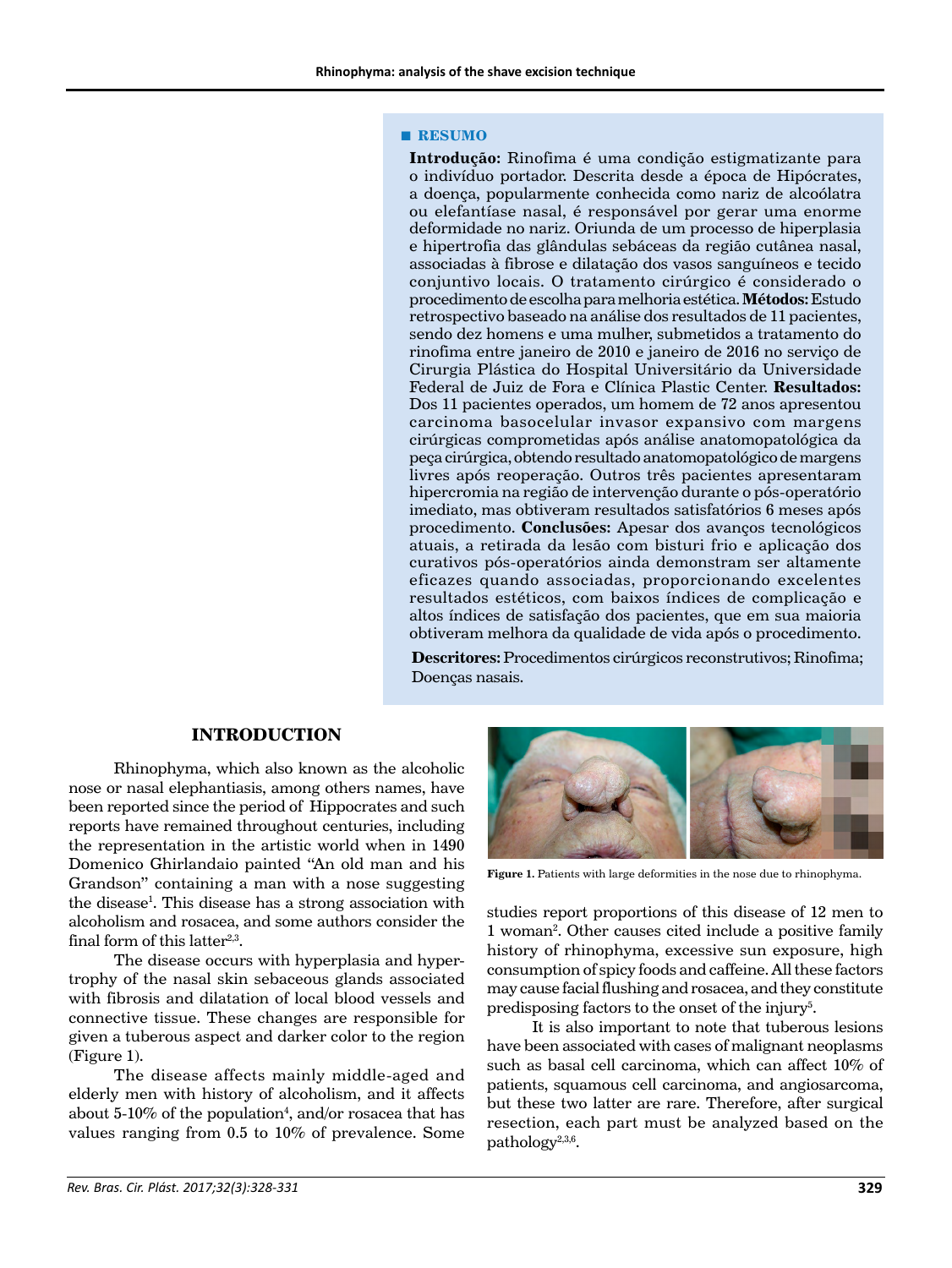Clinical treatment is still little effective, but there are reports of good results with the use of isotretinoin before the onset of fibrosis<sup>7,8</sup>. However, little or no results were observed regarding fibrotic injury retract. For this reason, surgery is considered the gold standard, and this procedure have been done with the most diverse forms such as dermoablation, using high frequency equipment (Radiofrequency) and resection with cold scalpel9 .

## **OBJECTIVE**

To report evolution and results achieved using the shave excision technique in a group of patients with rhinophyma.

#### **METHODS**

This is a retrospective study based on analysis of the results from 11 patients (10 men and 1 woman). Patients ranged from 45 to 90 years, who underwent rhinophyma treatment between January 2010 and January 2016 in the Plastic Surgery at the Teaching Hospital of the Federal University of Juiz de Fora and a Plastic Center Clinic, using cold scalpel and membrane dressings to porous cellulose regeneration.

The procedure is done with sedation associated with local anesthetics  $(2\%$  lidocaine +  $0.5\%$  bupivacaine combined with adrenaline 1/200,000). Local resection is done after asepsis and antisepsis with 2% chlorhexidine and tumescent infiltration of the injury, which facilitates the handling and resection of the affected area. We used 15 and/or 22 cold slides, ranging from type, size and nasal region of the injury. After surgical resection of rhinophyma, the nose is compressed with gauze moistened in anesthetic solution with adrenaline for about 5 minutes. After decompression, an electrocoagulation is used to perform hemostasis of the larger vessels.

Dressing begins with porous cellulose membrane or ointments based on zinc oxide, vitamins A and D, covered with dry gauze and microporous tape. Both dressing options are maintained for five to seven days and when removed were indicated the use of moisturizing cream and sunscreen on the spot.

## **RESULTS**

Of the 11 patients who underwent surgery, 10 had satisfactory results without complications related to anesthesia, bleeding or infections on surgical site. Three patients complained about hyperchromia of the operated area that evolved satisfactorily 6 months after surgery.

A 72-year-old male with invasive basal cell carcinoma on his left lateral border of the nose, with surgical margins compromised after initial anatomicopathological examination of the surgical specimen, and reoperation for margin expansion 15 days after the initial procedure. Subsequently, a new anatomopathological result revelead a free margins after the reintervention (Figure 2).



**Figure 2.** Ulcerative injuries in left lateral nasal margin, with positive results of basal cell carcinoma determined after anatomopathological analysis.

A 103-year-old patient with advanced rhinophyma did not undergo surgery because of lacking of patient and family interest and due to comorbidities of the patient that contraindicated the procedure. For this reason, the patient underwent only resection of basal cell carcinoma (BCC) and spindle cell carcinoma (SCC) on the face, and the rhinophyma was not removed.

The only female patient, aged 48 years, also had bilateral axillary and inguinal hydrosadenitis. She underwent several surgical procedures because of the suppurative hydrosadenitis recurrence.

All patients were evaluated 7, 15 and 30 days after the surgery. All patients returned for consultation between three and six months. All patients had satisfactory aesthetic results, and no new interventions were needed.

#### **DISCUSSION**

Several forms of surgeries have been used to treat rhinophyma. These procedures are always done with the aim to reduce complications before and after surgery and achieve the best aesthetic result. Today, most commonly used methods are: dermoablation, electrocoagulation, high frequency equipment (radiofrequency) and cold excision (shave excision), which was the focus of our study $2,3,6,9$ .

Despite the small sample size, eleven cases, our findings are in agreement with literature data, regarding the incidence of malignancy and occurrence among men and women<sup>2</sup>.

Despite the existence of better techniques, using modern technologies, we opted for simple treatment that is easy to reproduce in a teaching service, present good results and does not require costly technological devices, which is Brazil is often unavailable in public health services (Figure 3).